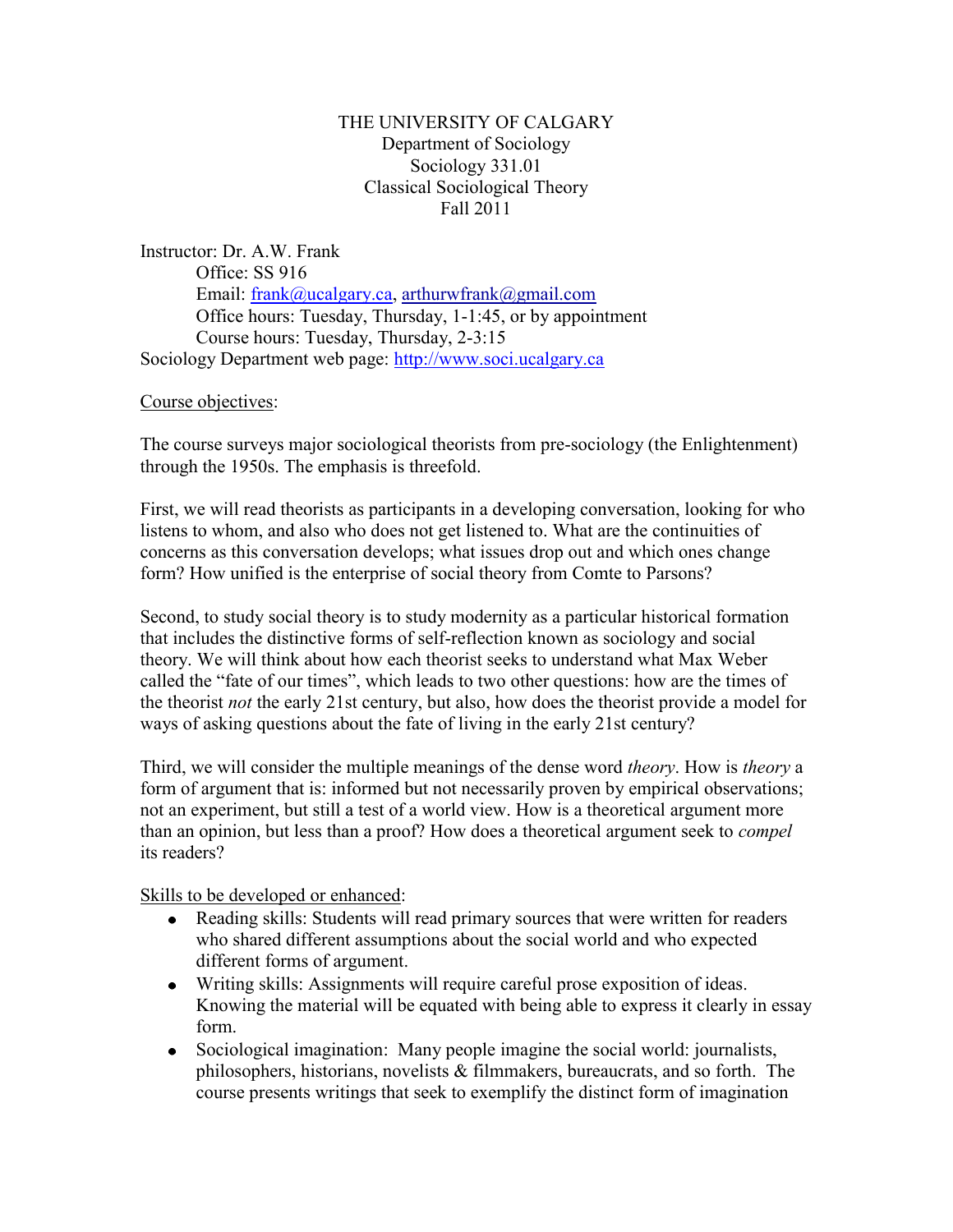known as sociology. By the end of the course students still may not be able to define this imagination, but they should have an enhanced capacity to recognize it. Students should also have an enhanced capability to use theory to interpret empirical research.

Historical and conceptual knowledge: Students will learn what a variety of major thinkers had to say, and they will learn about the period in which it was said. They will also learn to engage *ideas*, and what *forms of argument* are appropriate to the expression of ideas.

Required Texts:

- Craig Calhoun et al., editors. *Classical Sociological Theory*, 2nd edition. Wiley-Blackwell.
- George Ritzer, editor. *The Blackwell Companion to Major Classical Social Theorists* (Wiley-Blackwell).

# Course Requirements:

Final grades will be: 2/3 (66%) based on the preparation of a *theory lesson book*, described below; 1/3 (33%) based on a final essay.

Due Dates:

- checks on theory lesson books: October 11 and and November 15; these will receive provisional grades--that is, final grades will be based on revised version submitted at the end of the course.
- Final version of the theory lesson book will be due the last day of class, Thursday, December 8.
- Final essay will be due Monday, December 12; papers can be slid under the instructor's door, SS 916; *include a mailing envelope large enough for both the final essay and the theory lesson book*, if you want these returned. Depending on the season, protect work in an envelope, but no covers on papers, please.

Missed examinations: N/A, as there are no examinations in this course. Late work will have one grade/day deducted (e.g., C+ to C). See University policy for acceptable excuses for lateness.

## Theory lesson book:

For each theorist studied in the course  $(N=15)$ , considering the critical theorists as a single group), students will write 1-3 pages of analytic notes, following the prescribed format, below. The completed book should be 25-30 pp., not to exceed 30 pp.

The format includes the following sections:

- 1. key concepts, including definitional quotations (with citations to assigned-reading page numbers);
- 2. most significant and most memorable quotations (cited), with a brief statement why;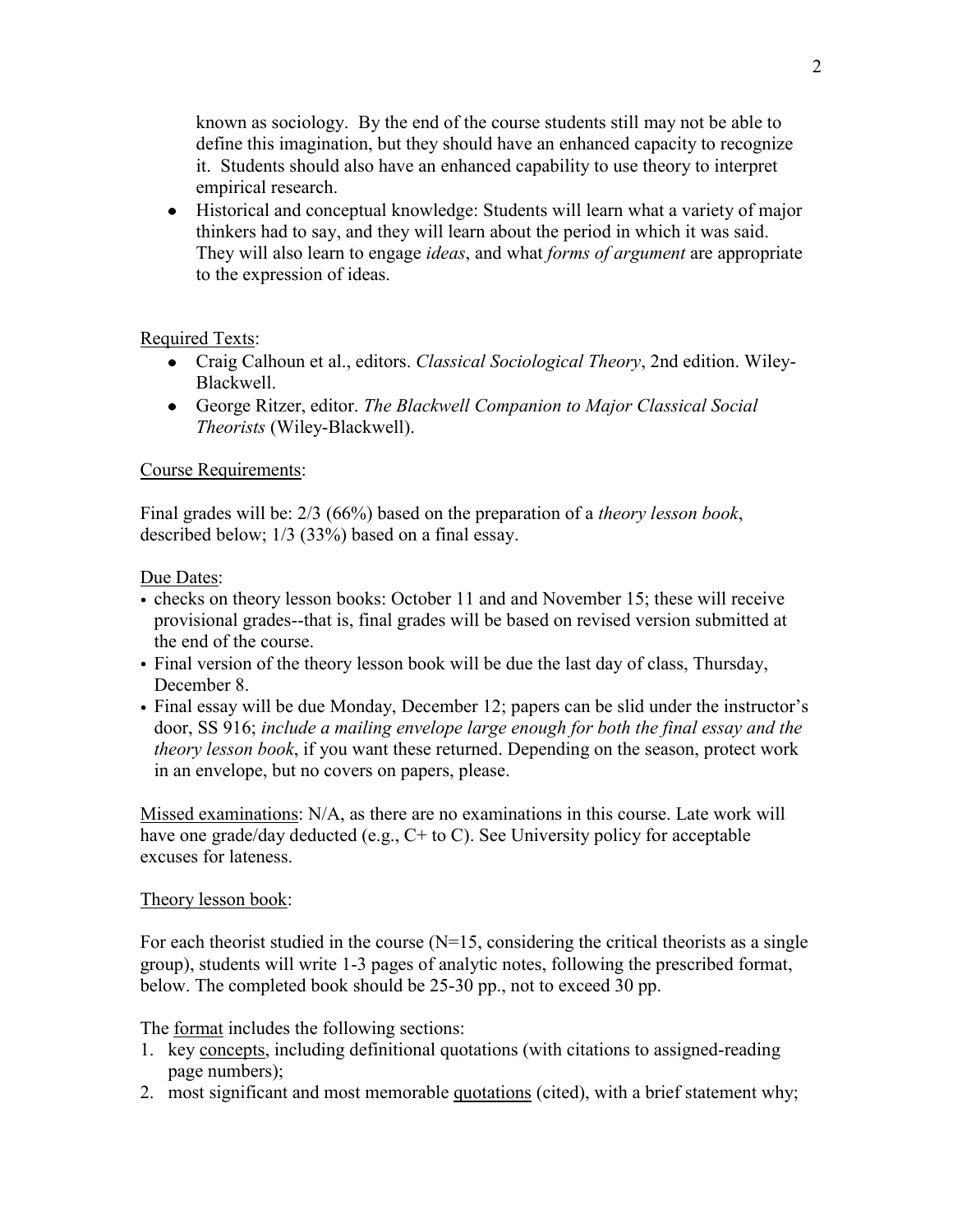- 3. what does the theorist presuppose: what ideas about humans, groups, or societies are crucial to the theory but never specifically argued for, simply presupposed?
- 4. the core problems the theorist addresses, phrased as questions; these include two sorts of issues: (a) issues significant for the development of sociology as a discipline; (b)problems of modernity;
- 5. how the theorist grasps the "fate of the times"; in point form, but written in complete sentences, (a) how the theorist's problems are least relevant to the early 21st century and (b) how they are most relevant;
- 6. also in point form, a summary of the theorist's most significant lessons, both for sociology & social theory, and for you, imagining how to live your life.

A template example, using the theorist Norbert Elias, will be posted on the course Blackboard site.

Note: *All quotations and citations* (and the notes should be full of both) must be from assigned readings and lecture notes (cited by date). Read whatever is useful in understanding the material, but for the written assignments, non-assigned sources are not to be included.

The final essay should compare two theorists, exploring their divergence and/or complementarity on a single issue. The topic should develop from doing the theory lesson book, and the essay should be an extension of that assignment. See *Format* and *Writing Advice*, below.

Final essay format: The final essay should each be about 1,250 words and absolutely no longer than 1,500 words. Spelling, syntax, and the organization of ideas will count in the grade. Careful editing is crucial.

All written work should be typed or printed, double-spaced, in 12-point font, with pages numbered and stapled together. The student's name and ID# should appear in the upper corner of the first page. Please do not put papers in covers.

Grades and Return of term work: Papers will *not* be returned through the Sociology Department Office, nor will grades be posted by the instructor (due to FOIP rules). Students who want their papers returned by mail should attach a stamped, self-addressed envelope. Other papers will be available for pick-up during the instructor's Winter Term office hours (TBA). Please do not telephone the departmental office asking for your grade.

Keep a copy: As in every course, my friendly advice is to keep a printed copy of all work you submit. At some point you should have printed at least one draft to edit on paper; keep that too. Students who might want a letter of recommendation should keep copies of their written term work (again, good advice in all courses).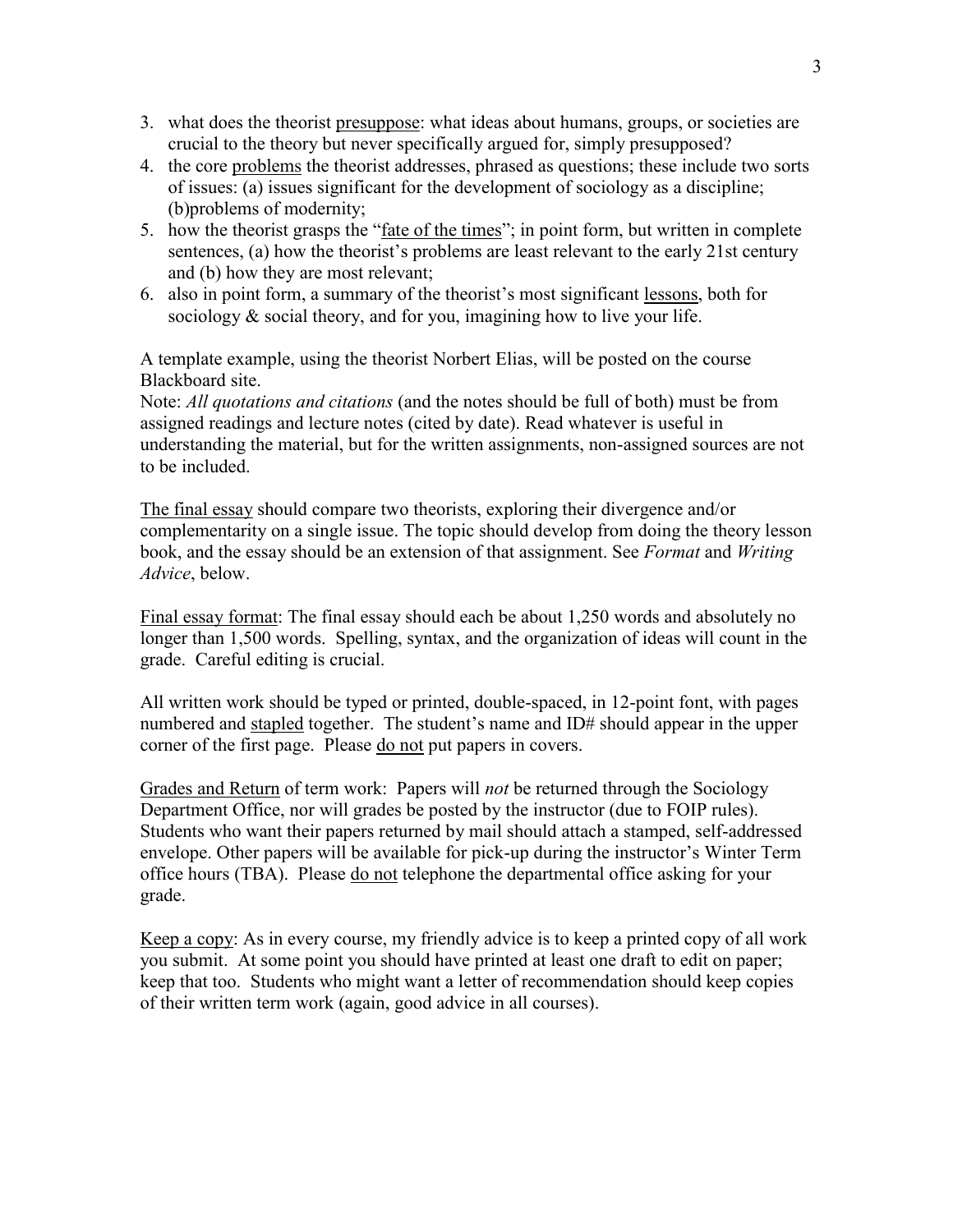### Lecture schedule and readings:

September 13, 15 – Course introduction; the idea of modernity. Reading: chapters on Comte and Martineau in the *Blackwell Companion* (BCCT).

September 20, 22 – Spencer in BCCT; Marx in BCCT

September 27, 29 – Marx & Engels section in *Classical Sociology Theory* (CST)

October 4, 6 – Durkheim, chapter in BCCT and section in CST

October 11, 13 – Durkheim con't; Simmel in BCCT and CST

• theory lesson book check, Oct 11; hand in pages to date for feedback, 8-10 pp.; grades will be given only as feedback to indicate student progress; the final lesson book will be graded as a whole.

October 18, 20 – Weber in BCCT and CST

October 25, 27 – Weber con't; Schutz in BCCT

November 1, 3 – Mead in BCCT and CST

November 8, 10 (Reading Day, no lecture) – Freud in CST

November 15, 17 – lecture on Elias; read DuBois in BCCT and CST, Gilman in BCCT • Nov 15, theory lesson book check, complete through Freud; about 18 pp.

November 22, 24 – critical theory: chapters 26-30 in CST

November 29, December 1 – Parsons in BCCT and CST

December 6, 8 -- Merton in BCCT; theory lesson books due on Thursday, final lecture

Writing advice, especially for final essay.

- Almost any idea is a potentially good paper; it all depends on how you write it. Many of sociology's greatest works have been on topics that most people would have regarded as marginal or uninteresting. The imagination in "sociological imagination" is the ability to demonstrate the importance of aspects of social life that had seemed uninteresting in their marginality.
- The opening paragraph should do two tasks: engage the reader (make him/her want to continue reading) and tell the reader what the essay will accomplish or contribute.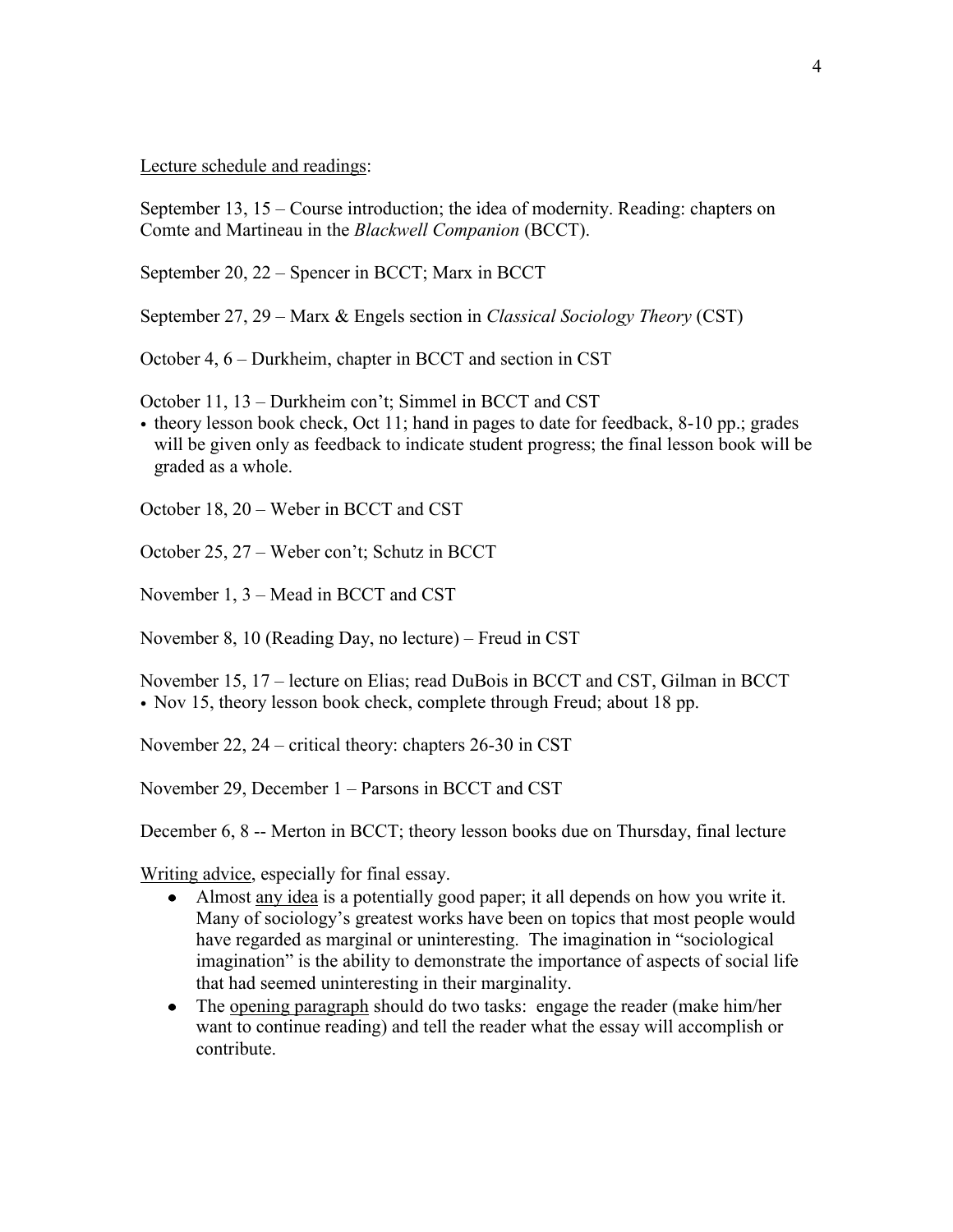- o A friend told me that academic papers should be structured like detective stories. A murder mystery begins with the discovery of a corpse; the reader knows that what follows will progressively solve who did it.
- o Any essay should open by "discovering the body"; that is, discovering whatever is consequentially troublesome and requires some kind of solution.
- The most difficult part of writing may be learning to read what you have written as if you were someone else, remembering that this someone else does not know what you mean to express—and that you have to make this person care about what you're trying to say. Writing requires G.H. Mead's idea of taking the role of the other.
- Writing begins in revision. The first draft is an opening offer; then you get to work.
- As you edit, concentrate on continuity: does each sentence and each paragraph lead into the next, or does the reader have to ask why you are suddenly talking about this? Writing requires meeting a reader's expectations, but without becoming predictable and thus boring. Each paragraph should do what the reader expects, but do it in a way that is unexpected.
- The old rule of "one idea, one paragraph" remains a reliable guide. In general, the first sentence states the idea of the paragraph. The next one or two (or three if necessary) sentences expand and refine this idea. The final sentence is a transition to the next paragraph. It puts the idea back in the context of the whole argument by suggesting what needs to be said next (maybe not explicitly, but enough for the reader to think "Of course!" at the start of the next paragraph).
- Never write, "in my opinion." If what you are saying needs this qualification (i.e., disclaimer), you should do more research until you can present it as more than your own opinion. The point of sociology is to present arguments that are compelling because they are more than the "opinion" of the writer—that's science.
- A conclusion should be more than a summary. The conclusion should notch up the importance of the argument, giving the reader perhaps the best reason why the essay matters. In a truly fine conclusion, the reader will realize that s/he could not have understood this final reason without having read the essay. The reader will feel surprised, yet the conclusion will make perfect sense.
	- o A film critic once wrote that audiences will forgive anything during the movie's first 30 minutes, but nothing in the last 30 seconds.

# Mandatory Information

# *Emergency evacuations:*

In the case of fire or other emergency evacuation of this classroom/lab, please proceed to the assembly point by [*check link to find assembly point for your building*] - <http://www.ucalgary.ca/emergencyplan/node/75>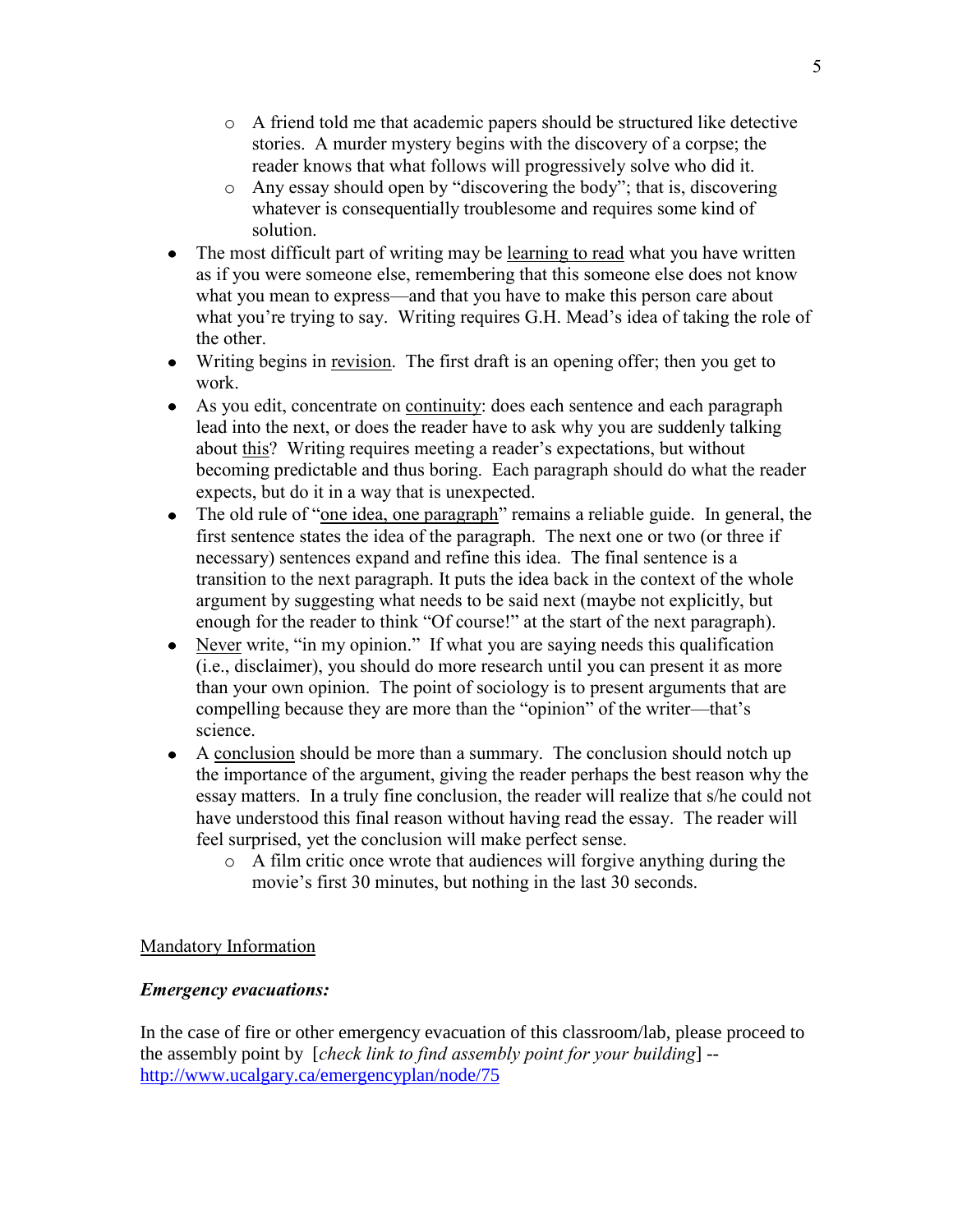### *Deferrals:*

If at all possible you must provide advance notice to the instructor if you are unable to take a test or pass in an assignment or essay on time. All requests for deferral of a course component due to health reasons must be accompanied by written documentation as outlined in the University Calendar and should be obtained while the student has the physical or emotional problem rather than after recovery. Deferrals will be allowed in the following circumstances: illness, domestic affliction or religious conviction. Travel arrangements and misreading of the syllabus are not valid reasons for requesting a deferral. Deferrals will not be granted if it is determined that just cause is not shown by the student.

If you have missed a test for a legitimate reason, the instructor can require you to write a "make up" test as close in time to the original test as possible or can choose to transfer the percentage weight to another course component. If the instructor schedules a "make up" test for you, its date and location will be at the convenience of the Department of Sociology.

#### *Deferred Final Exam Form:*

Please note that requests to defer a Registrar-scheduled final exam are dealt with through the Registrar's Office. Further information about deadlines, and where paperwork should be taken, is available on the form, which can be found at: [http://ucalgary.ca/registrar/files/registrar/APP%20FOR%20DF%20EXAM\\_0.pdf](http://ucalgary.ca/registrar/files/registrar/APP%20FOR%20DF%20EXAM_0.pdf)

#### *Deferred Term Work Form:*

Deferral of term work past the end of a term also requires a form to be filled out. It's available at <http://www.ucalgary.ca/registrar/files/registrar/defTW.pdf> Once an extension date has been agreed between instructor and student, the form should be taken to the Faculty of Arts Program Information Centre (SS 110) for approval by an Associate Dean (Students).

*Ethics Research*: Students are advised that any research with human subjects--including any interviewing (even with friends and family), opinion polling, or unobtrusive observation--must have the approval of the Departmental Ethics Committee. In completing course requirements, students must not undertake any human subjects research without discussing their plans with the instructor, to determine if ethics approval is required.

*Academic Misconduct:* Plagiarism, cheating and other academic misconduct are regarded as serious academic offences. Students are advised to consult the University Calendar which presents a Statement of Intellectual Honesty and definitions and penalties associated with cheating, plagiarism, and other academic misconduct.